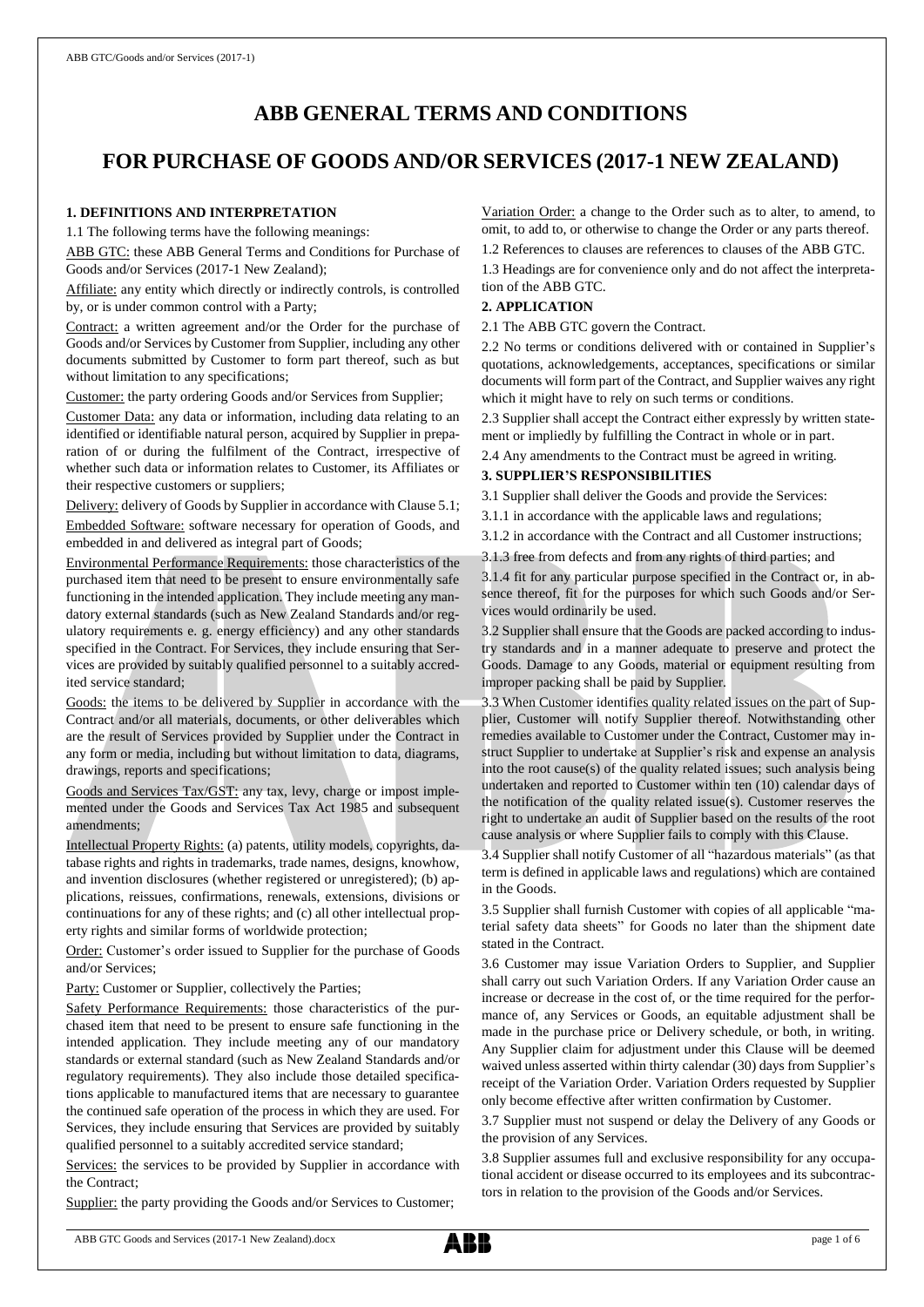3.9 Supplier is solely and exclusively responsible for any claims and/or lawsuits filed by its employees and/or subcontractors, and shall, without any limitations, defend, indemnify and hold Customer harmless from and against any claim, proceeding, action, fine, loss, cost, damages and expenses arising out of or relating to any such claims and/or lawsuits, and any noncompliance with legislation, regulations, codes of practice, guidance and other requirements of any relevant government or governmental agency applicable to Supplier, its employees or subcontractors. Supplier undertakes to appear in court at its own cost if requested by Customer, acknowledging its status as sole and exclusive employer, and to provide Customer with all requested documentation and information necessary to ensure proper legal defence of Customer in court. The preceding sentence does not apply if the liability or damage was caused by Customer's gross negligence or intentional act.

3.10 Customer is authorized to make any payments due to Supplier's employees and subcontractors performing Services, or providing Goods under the Contract, in order to avoid lawsuits, liens or encumbrances. Such payments may be made through withholding Supplier's credits, offsetting or in any other way. Supplier shall provide any support requested by Customer with regard to such payments and indemnify Customer for any payments made.

3.11 Where it is necessary for Supplier to enter Customer's premises, Supplier will need to complete the necessary occupational health and safety and security on site inductions before commencing work.

3.12 Supplier must, in delivering the Goods to Customer's premises and performing the Services:

(a) use its best efforts not to interfere with any of Customer's activities, or the activities of any other person, on Customer's premises;

(b) be aware of, comply with, and ensure that Supplier's personnel comply with:

(i) all applicable laws regulations and industrial awards and agreements, including all applicable safety, health and environment laws and regulations; and

(ii) all safety, health and environment guidelines, rules and procedures applicable to Customer's premises or specified in the Contract; and

(iii) all directions and orders given by Customer's representatives; and

(c) ensure that Customer's premises are left secure, clean, orderly and fit for immediate use.

# **4. PAYMENT, INVOICING**

4.1Subject to Supplier providing an unconditional undertaking in the form approved by Customer, and given by an approved financial institution, as security to the value specified in the Order within 14 calendar days of the date of the Order, in consideration of the Goods delivered and/or the Services provided by Supplier in accordance with the Contract, Customer shall pay to Supplier the purchase price stated in the Contract provided the invoice fulfils the requirements defined in the Contract.

4.2 Unless otherwise stated, all prices specified in the Contract are in New Zealand currency, fixed and not subject to escalation.

4.3 Unless the Contract provides otherwise, the price is inclusive of:

(a) all charges for packaging, packing, insurance and Delivery of the Goods in accordance with the Contract;

(b) the cost of the Services and any items used or supplied in conjunction with the Services; and

(c) all taxes except GST.

4.4 Supplier shall submit invoices in an auditable form, complying with applicable laws, generally accepted accounting principles and the specific Customer requirements, containing the following minimum information: Supplier name, address and reference person including contact details; invoice date; invoice number; Order number and Supplier number; address of Customer; quantity; specification of Goods and/or Services; price (total amount invoiced); currency; tax or GST amount; tax or GST number; Authorized Economic Operator and/or Approved Exporter Authorization number and/or other customs identification number, if applicable; payment terms as agreed.

4.5 Invoices must be sent to the billing address specified in the Contract.

(i) Unless the Contract states that progress payments are to be made, Supplier must invoice Customer upon delivery of the Goods and/or upon completion of the Services.

(ii) Where progress payments are to be made, Supplier must invoice Customer at the end of each calendar month (or other period specified in the Contract) for Goods delivered and/or Services performed by Supplier in that month or that period (as the case may be).

When submitting an invoice under Clause 4, Supplier must provide Customer with all relevant records to enable Customer to calculate and/or verify the amount of the invoice together with the valid Order number.

In the event that a valid Order number has not been issued, then an invoice must visibly contain an ABB contact officer's full name (given and surname).

Invoices that do not visibly quote a valid Order number or an ABB contact officer's full name may be returned to Supplier, resulting in possible payment delay.

Customer will pay all invoices rendered to it under Clause 4.5 (i) or (ii), on the 20<sup>th</sup> day of the month following the month of invoice, except where Customer:

(a) exercises its right to retain part of the price pursuant to Clauses 4.8 and  $12.4$ ; or

(b) disputes the invoice, in which case:

(i) Customer will pay the undisputed part of the relevant invoice (if any) and dispute the balance; and

(ii) if the resolution of the dispute determines that Customer is to pay an amount to Supplier, Customer will pay that amount as soon as practicable after resolution of that dispute.

Invoices from Supplier to Customer must be either posted or emailed to the following addresses.

| Post:                 |  |  |
|-----------------------|--|--|
| <b>ABB</b> Limited    |  |  |
| Private Bag 92609     |  |  |
| <b>Symonds Street</b> |  |  |
| Auckland 1010         |  |  |
| New Zealand           |  |  |
|                       |  |  |

Email: [abb.NewZealand.ap@recall.se](mailto:abb.NewZealand.ap@recall.se)

(Note – this email address is not to be used for reciprocal communication and is for the receiving of invoices only.)

Invoices sent by email are to be sent each separately as an attachment in PDF or TIFF format, using the correct layout (e. g. portrait invoices must be sent in portrait layout). Any support documentation to an invoice must be included within the same PDF or TIFF document that contains the invoice.

Customer cannot accept more than one invoice containing the same invoice number. Invoices submitted to Customer containing the same invoice number as previous invoices submitted may be returned to Supplier, resulting in possible payment delay.

4.6 Customer will reimburse expenses only at cost and to the extent agreed in writing.

4.7 Services charged on the basis of hourly rates require written confirmation of Supplier's time sheets by Customer. Supplier shall submit such time sheets to Customer for confirmation as may be instructed by Customer but latest together with any related invoice. Confirmation of time sheets cannot be construed as acknowledgement of any claims.

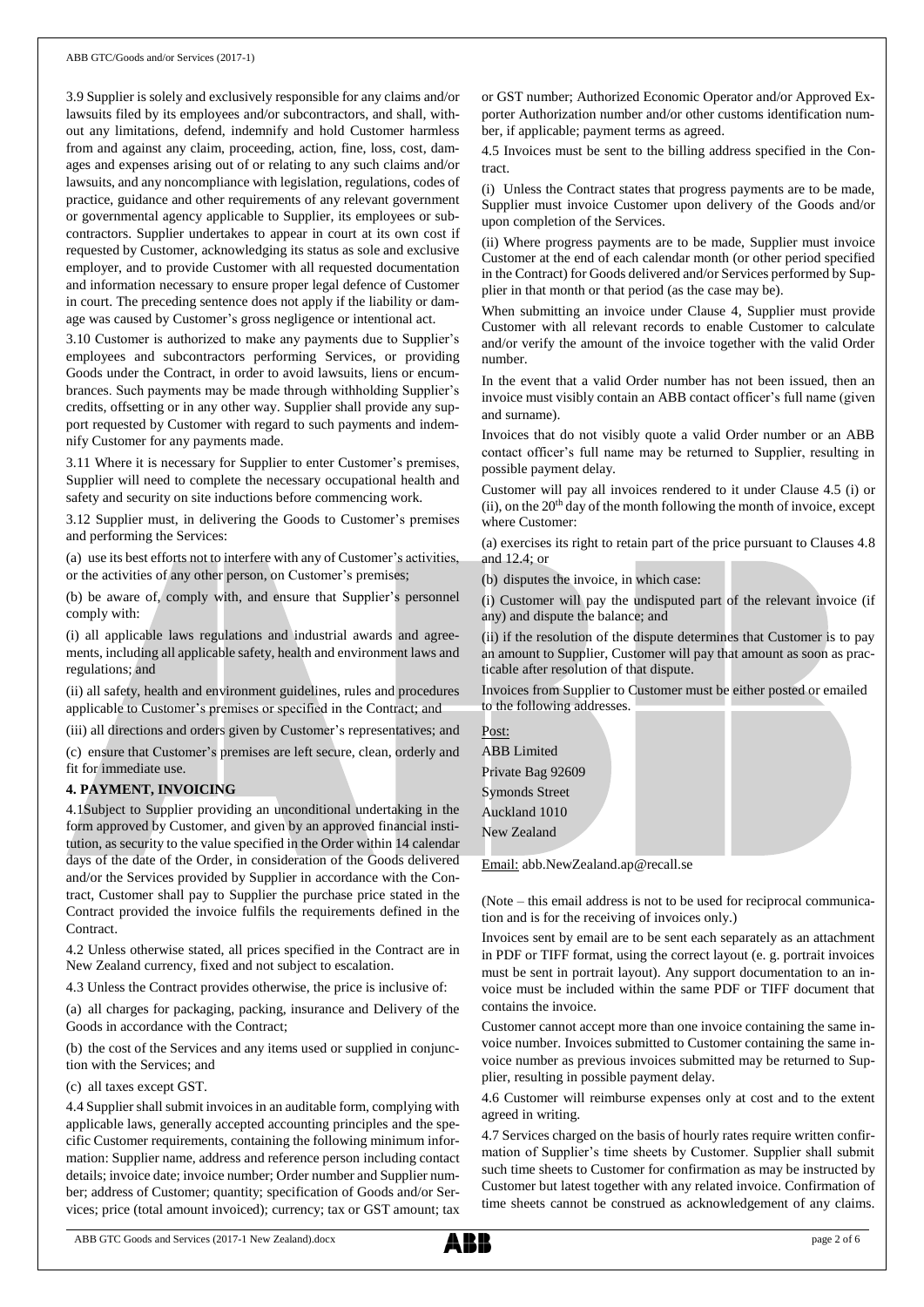Customer is not obliged to pay invoices based on time sheets which are not confirmed by Customer in writing.

4.8 Customer reserves the right to set off or withhold payment for Goods and/or Services not provided in accordance with the Contract, or retain part payment where the Supplier has failed to provide security under Clause 4.1.

## **5. DELIVERY, PERFORMANCE OF SERVICES**

5.1 Unless agreed otherwise in the Contract, the Goods shall be delivered in accordance with INCOTERMS 2010 FCA, to the place defined in the Contract or, if no such place has been defined, to Customer's place of business.

5.2 The Services shall be provided at the place specified in the Contract or, if no such place has been specified, at Customer's place of business. 5.3 Supplier shall provide no later than at the time of acceptance of the Contract the following minimum information: number of packages and contents, the customs tariff numbers of the country of consignment, and the countries of origin for all Goods. For controlled Goods, the relevant national export control numbers must be indicated and, if the Goods and/or Services are subject to U.S. export regulations, the U.S. Export Control Classification Numbers (ECCN) or classification numbers of the International Traffic in Arms Regulations (ITAR) must be specified. Proofs of preferential origin as well as conformity declarations and marks of the country of consignment or destination are to be submitted without being requested; certificates of origin upon request. Supplier shall state the Order number on all invoices (in particular but not limited to commercial, pro forma or customs invoices).

5.4 The Goods shall be delivered, and Services shall be provided during Customer's business hours unless otherwise requested by Customer.

5.5 Upon Delivery, Supplier (or its appointed carrier) shall provide Customer a delivery note and any other required export and import documents not mentioned in Clause 5.3. If Customer has approved partial delivery, such delivery note shall also include the outstanding balance.

5.6 Ownership of the Goods passes to Customer at Delivery. To the extent that the Goods contain Embedded Software, ownership of such Embedded Software will not passto Customer, but Supplier shall grant, or – as applicable – shall procure that the third party owner grants, Customer and all users a worldwide, irrevocable, perpetual, transferable, non-exclusive, royalty-free right to use the Embedded Software as integral part of such Goods and/or for servicing either of them.

## 5.7 Shipping

(a) A full set of documents are to be rendered for each shipment and forwarded only to Customer on the day of shipment. Bills of lading must be forwarded under separate registered mail. All invoices and shipping documents must show the Order number as set out herein.

(b) Any loss of profits, bonding or wharf charges or consequential damages arising from not adhering to these and the following requirements shall be payable by Supplier.

(c) For domestic shipments or deliveries, invoices (original only), delivery dockets and/or shipping specifications (in triplicate) are required. For foreign shipments, customs invoices, bill of lading and shipping specifications all in quadruplicate, the whole properly completed and certified in accordance with New Zealand customs regulations.

#### **6. ACCEPTANCE**

6.1 Delivery of Goods or provision of Services may not be deemed to be acceptance of such Goods or Services by Customer. Customer shall have reasonable time to inspect or test the Goods and/or Services and to report any defects to Supplier. If a defect in the Goods and/or Services was not reasonably detectable during the inspection, Customer shall have reasonable time to provide notice of such defect after it has become apparent and/or to reject the Goods and/or Services.

6.2 The Parties may agree on a certain acceptance procedure, in which case acceptance will be subject to Customer's written acceptance statement. Supplier shall inform Customer in writing within a reasonable time period in advance when the Goods and/or Services are ready for acceptance.

6.3 Customer may enforce any remedy defined in the Contract for any rejected Goods or Services.

# **7. DELAY**

If the Delivery of Goods or the provision of Services does not comply with the agreed date(s), Customer may:

7.1 terminate the Contract in whole or in part;

7.2 refuse any subsequent delivery of the Goods or provision of the Services;

7.3 recover from Supplier any expenses reasonably incurred by Customer in obtaining the Goods and/or Services in substitution from another supplier;

7.4 claim damages for any cost, loss, expenses and liquidated damages incurred by Customer which are attributable to Supplier's delay; and

7.5 claim liquidated damages as agreed in the Contract.

# **8. WARRANTY AND REMEDIES**

8.1 Supplier warrants that the Goods and/or Services comply with the Contract, including but without limitation to Supplier's responsibilities as defined in Clause 3.1.

8.2 Supplier warrants that the Goods and/or Services meet the Safety Performance Requirements and Environmental Performance Requirements of the intended purpose.

8.3 Supplier warrants that the Goods are new and unused at the date of Delivery and remain free from defects during the warranty period.

8.4 The warranty period is twenty four (24) months from Delivery.

8.5 In case of breach of any warranty which is not remedied within forty eight (48) hours from Customer's notification, or in case of any other breach of the Contract, Customer is entitled to enforce any or more of the following remedies at its discretion and at Supplier's expense:

8.5.1 to give Supplier another opportunity to carry out any additional work necessary to ensure that the Contract is fulfilled, and/or to obtain prompt repair or replacement of the defective Goods and/or Services;

8.5.2 to carry out (or to instruct a third party to carry out) any additional work necessary to make the Goods and/or Services comply with the Contract;

8.5.3 to refuse any further Goods and/or Services;

8.5.4 to claim such damages as may have been sustained by Customer as a result of Supplier's breach of the Contract;

8.5.5 to terminate the Contract; in such event Customer has no obligation to compensate Supplier, and, at Customer's option, Supplier shall pay back to Customer any remuneration received from Customer for the Goods and/or Services and take back the Goods at Supplier's own cost and risk.

8.6 In case of a breach of any warranty, the entire warranty period shall be restarted for the defective Goods/Services from the date the remediation is completed to Customer's satisfaction.

8.7 The rights and remedies available to Customer under the Contract are cumulative and are not exclusive of any rights or remedies available at law or in equity.

# **9. INTELLECTUAL PROPERTY RIGHTS**

9.1 Subject to Clause 9.2, Supplier hereby grants Customer, or undertakes to procure that Customer is granted, a worldwide, irrevocable, transferable, non-exclusive, royalty-free license to use the Intellectual Property Rights in the Goods, including Embedded Software, if any.

9.2 Supplier herewith assigns to Customer full ownership rights in any Intellectual Property Rights in Goods resulting from the Services. Supplier further agrees, upon Customer's request and at its cost, to take all further steps necessary to perfect Customer's ownership to the Intellectual Property Rights.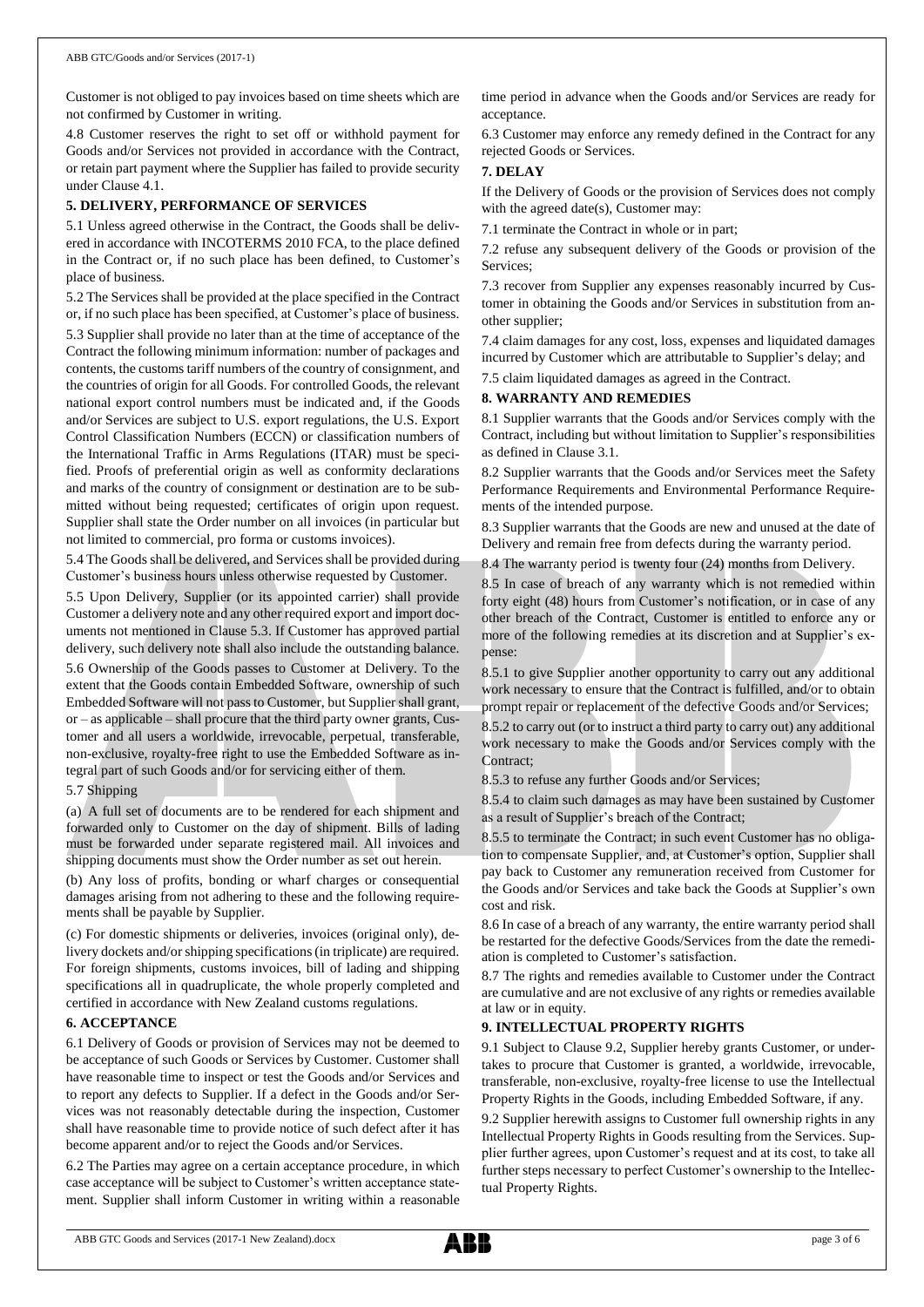9.3 Intellectual Property Rights in any Goods created by or licensed to Supplier prior or outside a Contract (Pre-Existing IPR) will remain vested in Supplier (or the third party owner). To the extent that Pre-Existing IPR are embedded in any Goods resulting from the Services, Supplier grants, or undertakes to procure that the third party owner grants, Customer and its Affiliates a worldwide, irrevocable, transferable, non-exclusive, royalty-free license to use the Pre-Existing IPR as part of such Goods, including the right to improve, develop, market, distribute, sublicense or otherwise use such Pre-Existing IPR.

9.4 Supplier must specify in writing and prior to Delivery all open source software contained in or used by Embedded Software, if any, and request Customer's written approval. Supplier agrees to replace at its own cost any open source software components rejected by Customer with software of at least the same quality and functionality.

9.5 If any claim is made against Customer that the Goods and/or Services infringe a third party's Intellectual Property Rights, Supplier shall at its cost, but at Customer's discretion (i) procure for Customer and Customer's clients, as the case may be, the right to continue using the Goods and/or Services; (ii) modify the Goods and/or Services so they cease to be infringing; or (iii) replace the Goods and/or Services by non-infringing equivalents. Otherwise, Customer is entitled to terminate the Contract and to reclaim all sums which it has paid to Supplier thereunder.

#### **10. COMPLIANCE, INTEGRITY**

10.1 Supplier shall provide the Goods and/or Services in compliance with all relevant laws, regulations, and codes of practice.

10.2 Supplier and its subcontractors must comply with the ABB List of Prohibited and Restricted Substances and report to Customer the substances contained in the Goods. Supplier must also comply with the reporting and other requirements regarding Conflict Minerals made available under **[www.abb.com](http://www.abb.com/) – Supplying – Material Compliance – ABB Policy and Supplier Requirements** or otherwise and shall provide Customer with documents, certificates and statements as requested. Any statement made by Supplier to Customer (whether directly or indirectly) with regard to materials used for or in connection with the Goods and/or Services will be deemed to be a representation under the Contract.

10.3 Supplier represents and warrants that it is and will remain fully compliant with all applicable trade and customs laws, regulations, instructions, and policies, including, but not limited to, satisfying all necessary clearance requirements, proofs of origin, export and import licenses and exemptions from, and making all proper filings with appropriate governmental bodies and/or disclosures relating to the provision of services, the release or transfer of goods, hardware, software and technology.

10.4 No material or equipment included in or used for the Goods and/or Services must originate from any company or country listed in any relevant embargo issued by the authority in the country where the Goods and/or Services will be used or an authority otherwise having influence over the equipment and material forming part of the Goods and/or Services. If any of the Goods and/or Services are or will be subject to export restrictions, it is Supplier's responsibility to promptly inform Customer in writing of the particulars of such restrictions.

10.5 Both Parties warrant that each will not, directly or indirectly, and that each has no knowledge that other persons will, directly or indirectly, make any payment, gift or other commitment to its customers, to government officials or to agents, directors and employees of each Party, or any other party in a manner contrary to applicable laws (including but not limited to the U. S. Foreign Corrupt Practices Act, the UK Bribery Act 2010 and, where applicable, legislation enacted by member states and signatories implementing the OECD Convention Combating Bribery of Foreign Officials), and shall comply with all relevant laws, regulations, ordinances and rules regarding bribery and corruption. Nothing in the Contract will render either Party or any of its Affiliates liable to reimburse the other for any such consideration given or promised.

10.6 Supplier herewith acknowledges and confirms that Supplier has received a copy of ABB's Code of Conduct and ABB's Supplier Code of Conduct or has been provided information on how to access both ABB Codes of Conduct online under **[www.abb.com/Integrity](http://www.abb.com/Integrity)**. Supplier agrees to perform its contractual obligations in accordance with both ABB Codes of Conduct.

10.7 ABB has established reporting channels where Supplier and its employees may report suspected violations of applicable laws, policies or standards of conduct: Web portal: **[www.abb.com/Integrity](http://www.abb.com/Integrity) – Reporting Channels**; contact details specified on this Web portal.

10.8 Any violation of an obligation contained in this Clause 10 is a material breach of the Contract and entitles the other Party to terminate the Contract with immediate effect and without prejudice to any further rights or remedies available thereunder or at law. Notwithstanding anything to the contrary in the Contract, Supplier shall, without any limitations, indemnify and hold harmless Customer for all liabilities, damages, cost or expenses incurred as a result of any such violation and/or termination of the Contract, or arising from export restrictions concealed by Supplier.

# **11. CONFIDENTIALITY, DATA SECURITY, DATA PROTECTION**

11.1 Supplier shall keep in strict confidence all Customer Data and any other information concerning Customer's or its Affiliates' business, their products and/or their technologies which Supplier obtains in connection with the Goods and/or Services to be provided (whether before or after acceptance of the Contract). Supplier shall restrict disclosure of such confidential material to such of its employees, agents or subcontractors or other third parties as need to know the same for the purpose of the provision of the Goods and/or Services to Customer. Supplier shall ensure that such employees, agents, subcontractors or other third parties are subject to and comply with the same obligations of confidentiality as applicable to Supplier and will be liable for any unauthorized disclosures.

11.2 Supplier shall apply appropriate safeguards, adequate to the type of Customer Data to be protected, against the unauthorised access or disclosure of Customer Data and protect such Customer Data in accordance with the generally accepted standards of protection in the related industry, or in the same manner and to the same degree that it protects its own confidential and proprietary information – whichever standard is higher. Supplier may disclose confidential information to Permitted Additional Recipients (which means Supplier's authorised representatives, including auditors, counsels, consultants and advisors) provided always that (i) such information is disclosed on a strict need-to-know basis, and (ii) such Permitted Additional Recipients sign with Supplier a confidentiality agreement with terms substantially similar hereto or, where applicable, are required to comply with codes of professional conduct ensuring confidentiality of such information. Supplier shall comply with, and ensure that the Permitted Additional Recipients comply with, any security procedure, policy or standard provided to Supplier by Customer or any of its Affiliates from time to time, and in particular with the ABB Cyber Security Requirements for Suppliers as made available under **[www.abb.com/Supplying/Cybersecurity](http://www.abb.com/Supplying/Cybersecurity)**, or as otherwise set out in the Contract.

11.3 Supplier must not (i) use Customer Data for any other purposes than for providing the Goods and/or Services, or (ii) reproduce the Customer Data in whole or in part in any form except as may be required by the Contract, or (iii) disclose Customer Data to any third party, except to Permitted Additional Recipients or with the prior written consent of Customer.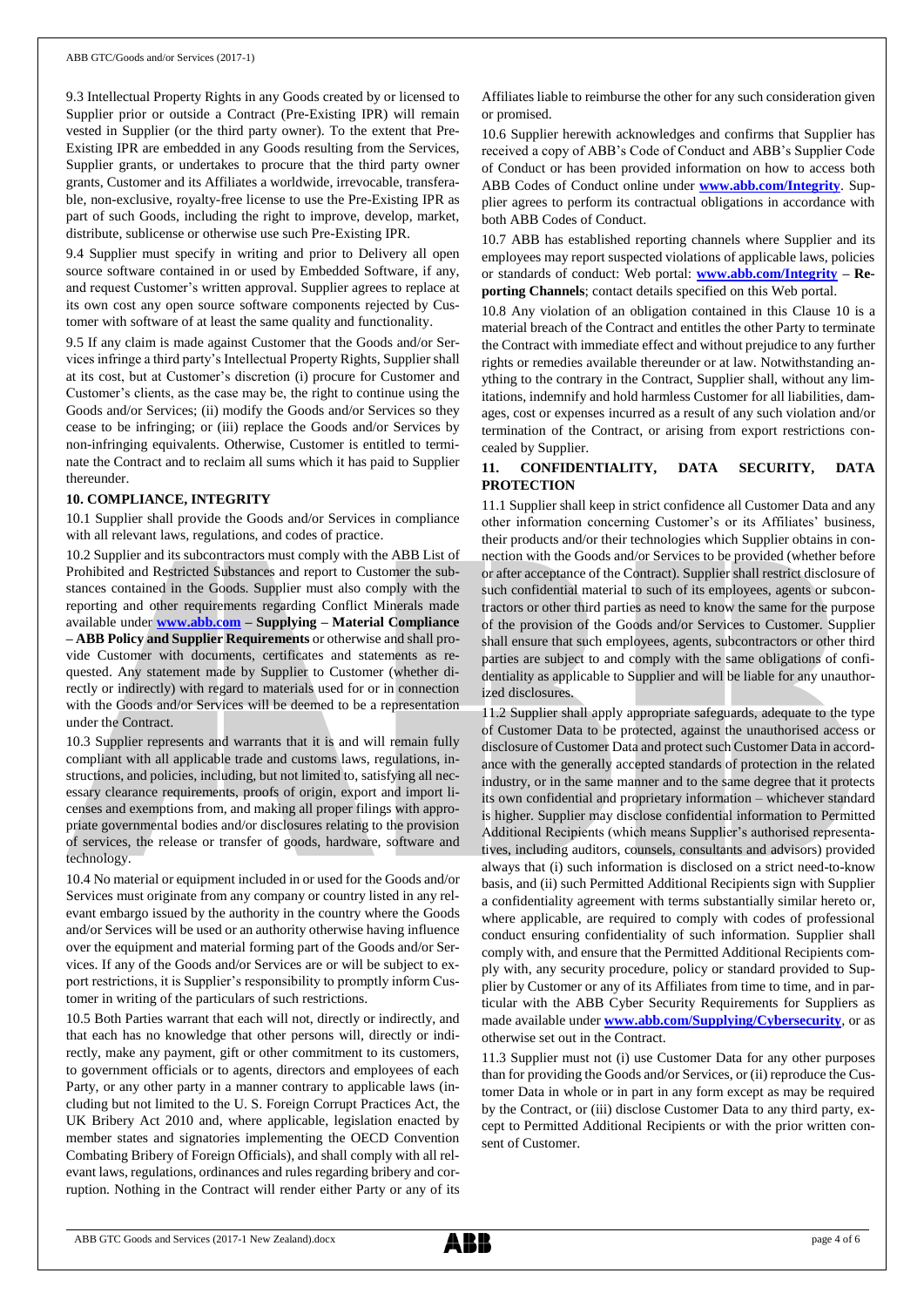11.4 Supplier shall install and update at its own cost adequate virus protection software and operating system security patches for all computers and software utilized in connection with providing the Goods and/or Services.

11.5 Supplier shall inform Customer without delay about suspicion of breaches of data security or other serious incidents or irregularities regarding any Customer Data.

11.6 Supplier agrees that Customer is allowed to provide any information received from Supplier to any Affiliate of Customer. Supplier shall obtain in advance all necessary approval or consent for Customer to provide such information to Customer's Affiliates if such information is confidential for any reason or subject to applicable data protection or privacy laws and regulations.

# **12. LIABILITY AND INDEMNITY**

12.1 Without prejudice to applicable mandatory law, Supplier shall, without any limitations, indemnify and hold harmless Customer for all liabilities, damages, cost, losses or expenses incurred by Customer as a result of Supplier's breach of the Contract. Supplier shall, without any limitations, indemnify and hold harmless Customer for any claim made by a third party against Customer in connection with the Goods and/or Services, including but without limitation to claims that such Goods and/or Services infringe a third party's Intellectual Property Rights. Upon Customer's request Supplier shall defend Customer against any third party claims.

12.2 Notwithstanding anything else contained in the Contract or otherwise to the contrary, Customer shall not be liable whether by way of indemnity, guarantee, or by reason of any breach of contract, or of statutory duty (to the fullest extent permitted at law) or by reason of tort (including but not limited to negligence) or any other legal principle or doctrine for any loss of profits, loss of use, loss of revenue or loss of anticipated savings, business interruption, loss of power, costs of capital or costs of replacement of power, increased costs of or loss of anticipated savings or for any financial or economic loss (whether direct or indirect) or for any consequential or indirect loss or damage whatsoever. Customer's total liability under, arising out of or in connection with the Contract howsoever caused and under any legal theory or doctrine, shall never exceed the price paid by Customer for the Goods and/or Services.

12.3 Supplier is responsible for the control and management of all of its employees, suppliers and/or subcontractors, and it is responsible for their acts or omissions as if they were the acts or omissions of Supplier. 12.4 Customer reserves the right to set off any claims under a Contract against any amounts owed to Supplier.

# **13. TERMINATION**

13.1 Customer may terminate the Contract for convenience in whole or in part by giving Supplier thirty (30) calendar days written notice. In such event Customer shall pay to Supplier the value of the delivered but unpaid Goods and/or Services and proven direct cost reasonably incurred by Supplier for the undelivered Goods and/or Services, however in no event more than the price for the Goods and/or Services agreed under the Contract. No further compensation will be due to Supplier.

13.2 In the event of Supplier's breach of the Contract, Customer is entitled to terminate the Contract in accordance with Clause 8.5.

13.3 Customer may terminate the Contract with immediate effect by notice in writing in the event that (i) an interim order is applied for or made, or a voluntary arrangement approved, or a petition for a bankruptcy order is presented or a bankruptcy order is made against Supplier; or (ii) any circumstances arise which entitle the court or a creditor to appoint a receiver or administrator or to make a winding-up order; or (iii) other similar action is taken against or by Supplier by reason of its insolvency or in consequence of debt; or (iv) there is a change of control of Supplier.

13.4 Upon termination Supplier shall immediately and at Supplier's expense return to Customer all Customer property (including any Customer Data, documentation, and transfer of Intellectual Property Rights) then under Supplier's control and provide Customer with the complete documentation about the delivered Goods and/or Services.

# **14. FORCE MAJEURE**

14.1 Neither Party will be liable for any delay or failure to perform its obligations under a Contract if the delay or failure results from an event of Force Majeure. Force Majeure means an event that was not foreseeable by the affected Party at the time of execution of the Contract, is unavoidable and outside the reasonable control of the affected Party, provided that it cannot overcome such event despite all reasonable efforts, and that it provides notice to the other Party within five (5) calendar days from occurrence of the Force Majeure event.

14.2 If a Force Majeure event exceeds thirty (30) calendar days, either Party may terminate the Contract forthwith by written notice without liability. Each Party shall use reasonable efforts to minimise the effects of the Force Majeure event.

# **15. ASSIGNMENT AND SUBCONTRACTING**

15.1 Supplier may neither assign, nor transfer, encumber nor subcontract the Contract, nor any parts thereof (including any monetary receivables from Customer) without prior written approval of Customer. 15.2 Customer may assign, transfer, encumber, subcontract or deal in any other manner with the Contract or parts thereof to its Affiliates.

## **16. NOTICES**

Any notice must be given duly signed by registered mail, courier, fax or by e-mail to the address of the relevant Party as stated in the Contract or to such other address as such Party may have notified in writing. Email and fax require written confirmation of the receiving Party. Supplier's reply, correspondence, information or documentation related to the Contract must be provided in the language used in the Contract.

# **17. WAIVERS**

Failure to enforce or exercise any term of the Contract does not constitute a waiver of such term and does not affect the right later to enforce such or any other term therein contained.

# **18. GOVERNING LAW AND DISPUTE SETTLEMENT**

18.1 The Contract is governed by the laws of the country (and/or the state, as applicable) where Customer is registered, however under exclusion of its conflict of law rules and the United Nations Convention on International Sale of Goods.

18.2 If Customer and Supplier are registered in the same country, any dispute arising in connection with the Contract which cannot be settled amicably shall be submitted for resolution to the jurisdiction of the competent courts at Customer's place of registration.

18.3 If Customer and Supplier are registered in different countries, any dispute arising in connection with the Contract which cannot be settled amicably shall be finally settled under the Rules of Arbitration of the International Chamber of Commerce by one arbitrator appointed in accordance therewith. Place of arbitration shall be Customer's place of registration. The language of the proceedings and of the award shall be English..

# **19. SEVERABILITY**

The invalidity or unenforceability of any term of the Contract will not adversely affect the validity or enforceability of the remaining terms. The Contract will be given effect as if the invalid or unenforceable term had been replaced by a term with a similar economic effect.

## **20. SURVIVAL**

20.1 Provisions of the Contract which either are expressed to survive its termination or from their nature or context it is contemplated that they are to survive such termination will remain in full force and effect notwithstanding such termination.

20.2 The obligations set forth in Clauses 8 (Warranty and Remedies), 9 (Intellectual Property Rights), 11 (Confidentiality, Data Security,